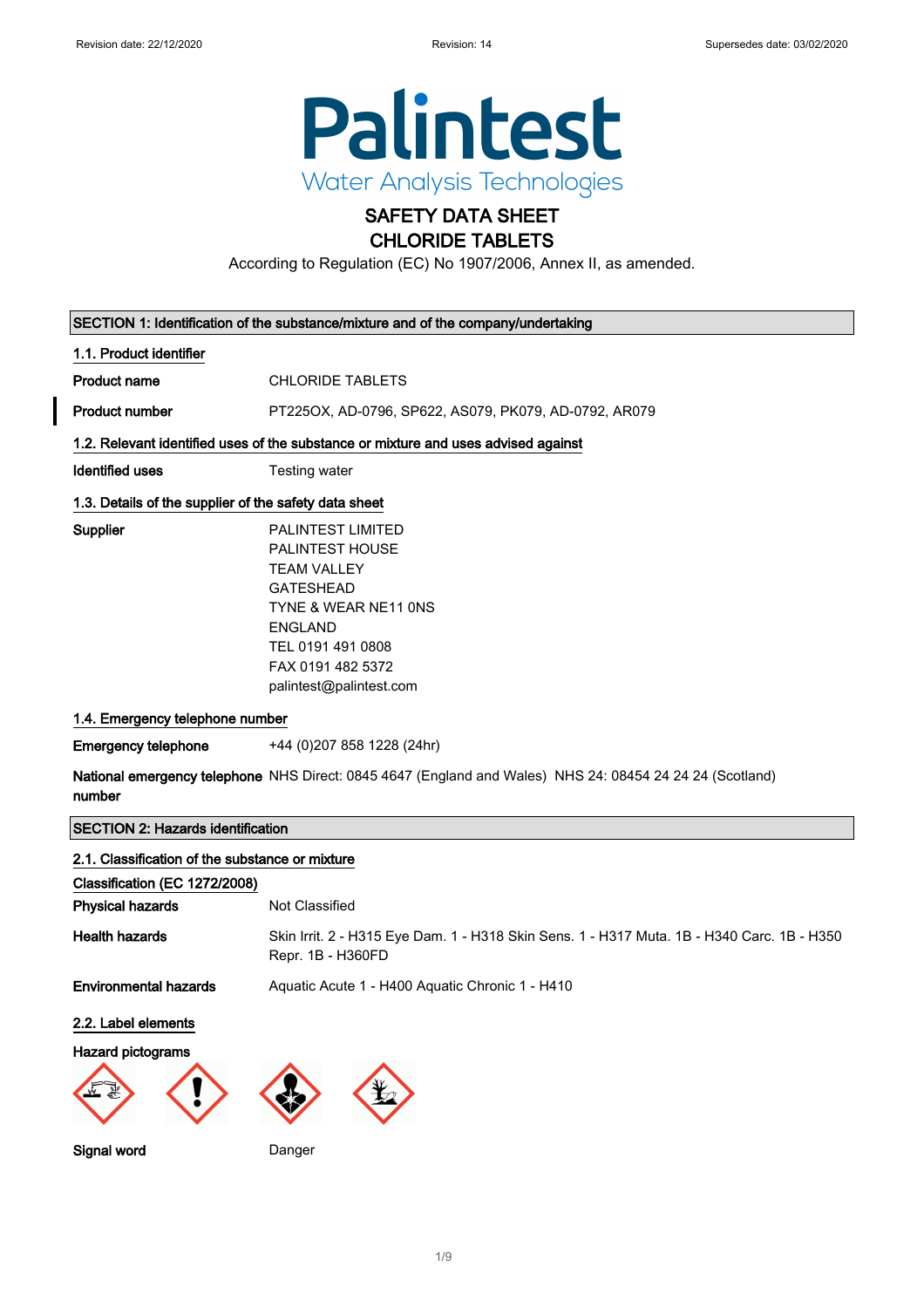| <b>Hazard statements</b>                  | H315 Causes skin irritation.<br>H317 May cause an allergic skin reaction.<br>H318 Causes serious eye damage.<br>H340 May cause genetic defects.<br>H350 May cause cancer.<br>H360FD May damage fertility. May damage the unborn child.<br>H410 Very toxic to aquatic life with long lasting effects.                                                                                                                                                                                                                                                                                                                                                                                                                                                                                                                                                           |
|-------------------------------------------|----------------------------------------------------------------------------------------------------------------------------------------------------------------------------------------------------------------------------------------------------------------------------------------------------------------------------------------------------------------------------------------------------------------------------------------------------------------------------------------------------------------------------------------------------------------------------------------------------------------------------------------------------------------------------------------------------------------------------------------------------------------------------------------------------------------------------------------------------------------|
| <b>Precautionary statements</b>           | P273 Avoid release to the environment.<br>P280 Wear protective gloves/ protective clothing/ eye protection/ face protection.<br>P302+P352 IF ON SKIN: Wash with plenty of water.<br>P305+P351+P338 IF IN EYES: Rinse cautiously with water for several minutes. Remove<br>contact lenses, if present and easy to do. Continue rinsing.<br>P332+P313 If skin irritation occurs: Get medical advice/attention.<br>P333+P313 If skin irritation or rash occurs: Get medical advice/ attention.                                                                                                                                                                                                                                                                                                                                                                    |
| Contains                                  | BORIC ACID, POTASSIUM CHROMATE, SILVER NITRATE                                                                                                                                                                                                                                                                                                                                                                                                                                                                                                                                                                                                                                                                                                                                                                                                                 |
| Supplementary precautionary<br>statements | P101 If medical advice is needed, have product container or label at hand.<br>P102 Keep out of reach of children.<br>P103 Read label before use.<br>P201 Obtain special instructions before use.<br>P202 Do not handle until all safety precautions have been read and understood.<br>P261 Avoid breathing vapour/ spray.<br>P264 Wash contaminated skin thoroughly after handling.<br>P272 Contaminated work clothing should not be allowed out of the workplace.<br>P308+P313 IF exposed or concerned: Get medical advice/ attention.<br>P310 Immediately call a POISON CENTER/ doctor.<br>P321 Specific treatment (see medical advice on this label).<br>P362+P364 Take off contaminated clothing and wash it before reuse.<br>P391 Collect spillage.<br>P405 Store locked up.<br>P501 Dispose of contents/ container in accordance with local regulations. |

## 2.3. Other hazards

 $\mathbf{r}$ 

This product contains a substance classified as vPvB.

| <b>SECTION 3: Composition/information on ingredients</b>                                                                                                                                                                                                                       |                      |                                                      |
|--------------------------------------------------------------------------------------------------------------------------------------------------------------------------------------------------------------------------------------------------------------------------------|----------------------|------------------------------------------------------|
| 3.2. Mixtures                                                                                                                                                                                                                                                                  |                      |                                                      |
| <b>BORIC ACID</b>                                                                                                                                                                                                                                                              |                      | 50-60%                                               |
| CAS number: 10043-35-3                                                                                                                                                                                                                                                         | EC number: 233-139-2 | REACH registration number: 01-<br>2119486683-25-XXXX |
| Substance of very high concern (SVHC). This product is/contains a substance that is included in REGULATION (EC) No<br>1907/2006 (REACH) ANNEX XVII - RESTRICTIONS ON THE MANUFACTURE, PLACING ON THE MARKET AND USE<br>OF CERTAIN DANGEROUS SUBSTANCES, MIXTURES AND ARTICLES. |                      |                                                      |
| <b>Classification</b><br>Repr. 1B - H360FD                                                                                                                                                                                                                                     |                      |                                                      |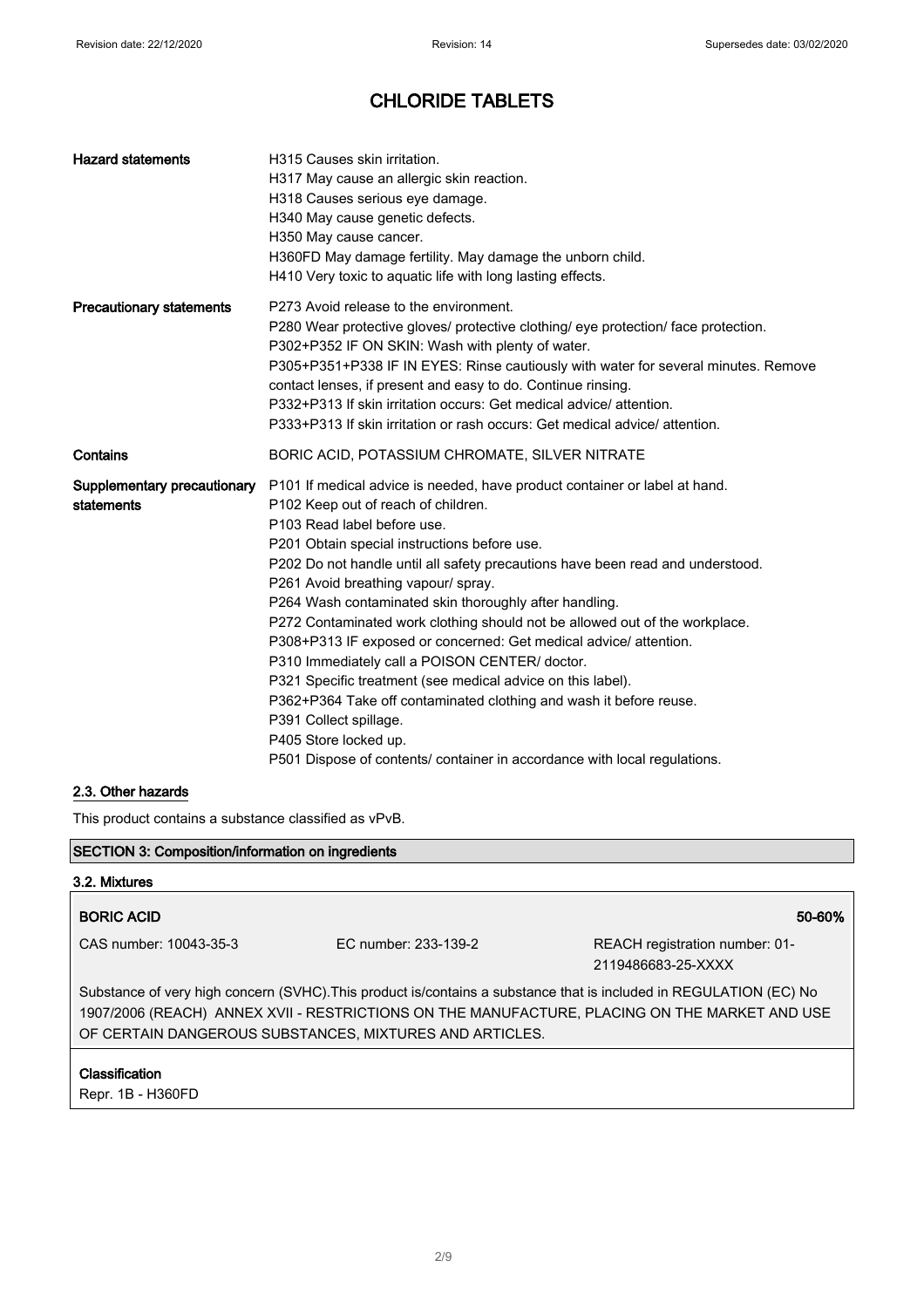| <b>POTASSIUM CHROMATE</b>                                                                                                                                                                                    |                                                                                    | 10-20%                                                                                                                                                                 |
|--------------------------------------------------------------------------------------------------------------------------------------------------------------------------------------------------------------|------------------------------------------------------------------------------------|------------------------------------------------------------------------------------------------------------------------------------------------------------------------|
| CAS number: 7789-00-6                                                                                                                                                                                        | EC number: 232-140-5                                                               | REACH registration number: 01-<br>2119543478-30-XXXX                                                                                                                   |
| M factor (Acute) = $1$                                                                                                                                                                                       | M factor (Chronic) = $1$                                                           |                                                                                                                                                                        |
|                                                                                                                                                                                                              | 1907/2006 (REACH) ANNEX XIV - LIST OF SUBSTANCES SUBJECT TO AUTHORISATION.         | Substance of very high concern (SVHC). This product is/contains a substance that is included in REGULATION (EC) No                                                     |
| Classification<br>Skin Irrit. 2 - H315<br>Eye Irrit. 2 - H319<br>Skin Sens. 1 - H317<br>Muta. 1B - H340<br>Carc. 1B - H350i<br><b>STOT SE 3 - H335</b><br>Aquatic Acute 1 - H400<br>Aquatic Chronic 1 - H410 |                                                                                    |                                                                                                                                                                        |
| <b>STARCH SOLUBLE</b>                                                                                                                                                                                        |                                                                                    | 5-10%                                                                                                                                                                  |
| CAS number: 9005-84-9                                                                                                                                                                                        | EC number: 232-686-4                                                               | REACH registration number: N/A                                                                                                                                         |
| Classification<br>Not Classified                                                                                                                                                                             |                                                                                    |                                                                                                                                                                        |
| <b>TALC</b>                                                                                                                                                                                                  |                                                                                    | $3 - 5%$                                                                                                                                                               |
| CAS number: 14807-96-6                                                                                                                                                                                       | EC number: 238-877-9                                                               | REACH registration number: N/A                                                                                                                                         |
| Classification<br>Not Classified                                                                                                                                                                             |                                                                                    |                                                                                                                                                                        |
| <b>SILVER NITRATE</b>                                                                                                                                                                                        |                                                                                    | $3 - 5%$                                                                                                                                                               |
| CAS number: 7761-88-8                                                                                                                                                                                        | EC number: 231-853-9                                                               | REACH registration number: 01-<br>2119513705-43-XXXX                                                                                                                   |
| M factor (Acute) = $1000$                                                                                                                                                                                    |                                                                                    |                                                                                                                                                                        |
| Classification<br>Ox. Sol. 2 - H272<br>Skin Corr. 1B - H314<br>Eye Dam. 1 - H318<br>Aquatic Acute 1 - H400<br>Aquatic Chronic 1 - H410                                                                       |                                                                                    |                                                                                                                                                                        |
|                                                                                                                                                                                                              | The Full Text for all R-Phrases and Hazard Statements are Displayed in Section 16. |                                                                                                                                                                        |
| <b>Composition comments</b>                                                                                                                                                                                  |                                                                                    | This product contains a substance that is a SVHC. This product is/contains a substance that<br>is included in REGULATION (EC) No 1907/2006 (REACH) ANNEX XIV - LIST OF |

SUBSTANCES SUBJECT TO AUTHORISATION.

SECTION 4: First aid measures

4.1. Description of first aid measures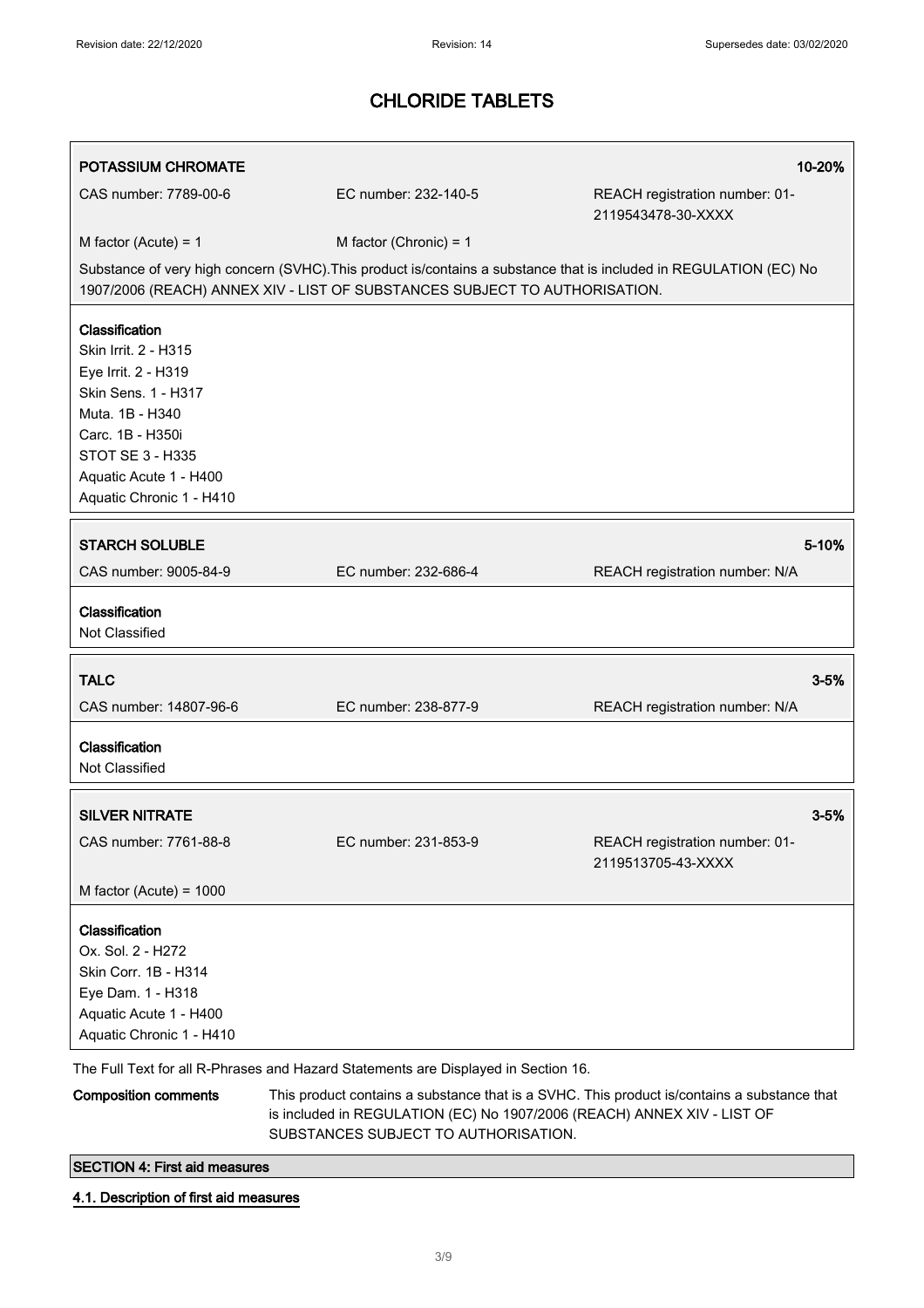| Inhalation                                                 | Unlikely route of exposure as the product does not contain volatile substances.                                                                                                                                                                                                                                              |  |
|------------------------------------------------------------|------------------------------------------------------------------------------------------------------------------------------------------------------------------------------------------------------------------------------------------------------------------------------------------------------------------------------|--|
| Ingestion                                                  | Rinse mouth thoroughly with water. Get medical attention immediately.                                                                                                                                                                                                                                                        |  |
| <b>Skin contact</b>                                        | Wash skin thoroughly with soap and water. Get medical attention promptly if symptoms occur<br>after washing.                                                                                                                                                                                                                 |  |
| Eye contact                                                | Rinse immediately with plenty of water. Remove any contact lenses and open eyelids wide<br>apart. Continue to rinse for at least 15 minutes. Get medical attention if irritation persists after<br>washing. Show this Safety Data Sheet to the medical personnel.                                                            |  |
|                                                            | 4.2. Most important symptoms and effects, both acute and delayed                                                                                                                                                                                                                                                             |  |
| <b>General information</b>                                 | The severity of the symptoms described will vary dependent on the concentration and the<br>length of exposure.                                                                                                                                                                                                               |  |
| Inhalation                                                 | This is unlikely to occur but symptoms similar to those of ingestion may develop.                                                                                                                                                                                                                                            |  |
| Ingestion                                                  | May cause chemical burns in mouth and throat. May cause stomach pain or vomiting.                                                                                                                                                                                                                                            |  |
| Skin contact                                               | May cause serious chemical burns to the skin.                                                                                                                                                                                                                                                                                |  |
| Eye contact                                                | May cause blurred vision and serious eye damage.                                                                                                                                                                                                                                                                             |  |
|                                                            | 4.3. Indication of any immediate medical attention and special treatment needed                                                                                                                                                                                                                                              |  |
| Notes for the doctor                                       | Treat symptomatically.                                                                                                                                                                                                                                                                                                       |  |
| <b>SECTION 5: Firefighting measures</b>                    |                                                                                                                                                                                                                                                                                                                              |  |
| 5.1. Extinguishing media                                   |                                                                                                                                                                                                                                                                                                                              |  |
| Suitable extinguishing media                               | Use fire-extinguishing media suitable for the surrounding fire.                                                                                                                                                                                                                                                              |  |
| 5.2. Special hazards arising from the substance or mixture |                                                                                                                                                                                                                                                                                                                              |  |
| <b>Hazardous combustion</b><br>products                    | Heating may generate the following products: Toxic and corrosive gases or vapours.                                                                                                                                                                                                                                           |  |
| 5.3. Advice for firefighters                               |                                                                                                                                                                                                                                                                                                                              |  |
| Protective actions during<br>firefighting                  | No specific firefighting precautions known.                                                                                                                                                                                                                                                                                  |  |
| <b>SECTION 6: Accidental release measures</b>              |                                                                                                                                                                                                                                                                                                                              |  |
|                                                            | 6.1. Personal precautions, protective equipment and emergency procedures                                                                                                                                                                                                                                                     |  |
| <b>Personal precautions</b>                                | Wear protective clothing as described in Section 8 of this safety data sheet.                                                                                                                                                                                                                                                |  |
| 6.2. Environmental precautions                             |                                                                                                                                                                                                                                                                                                                              |  |
| <b>Environmental precautions</b>                           | Avoid or minimise the creation of any environmental contamination.                                                                                                                                                                                                                                                           |  |
| 6.3. Methods and material for containment and cleaning up  |                                                                                                                                                                                                                                                                                                                              |  |
| Methods for cleaning up                                    | Absorb in vermiculite, dry sand or earth and place into containers. Wear suitable protective<br>equipment, including gloves, goggles/face shield, respirator, boots, clothing or apron, as<br>appropriate. Collect and place in suitable waste disposal containers and seal securely. For<br>waste disposal, see Section 13. |  |
| 6.4. Reference to other sections                           |                                                                                                                                                                                                                                                                                                                              |  |
| Reference to other sections                                | Wear protective clothing as described in Section 8 of this safety data sheet.                                                                                                                                                                                                                                                |  |
| <b>SECTION 7: Handling and storage</b>                     |                                                                                                                                                                                                                                                                                                                              |  |

# 7.1. Precautions for safe handling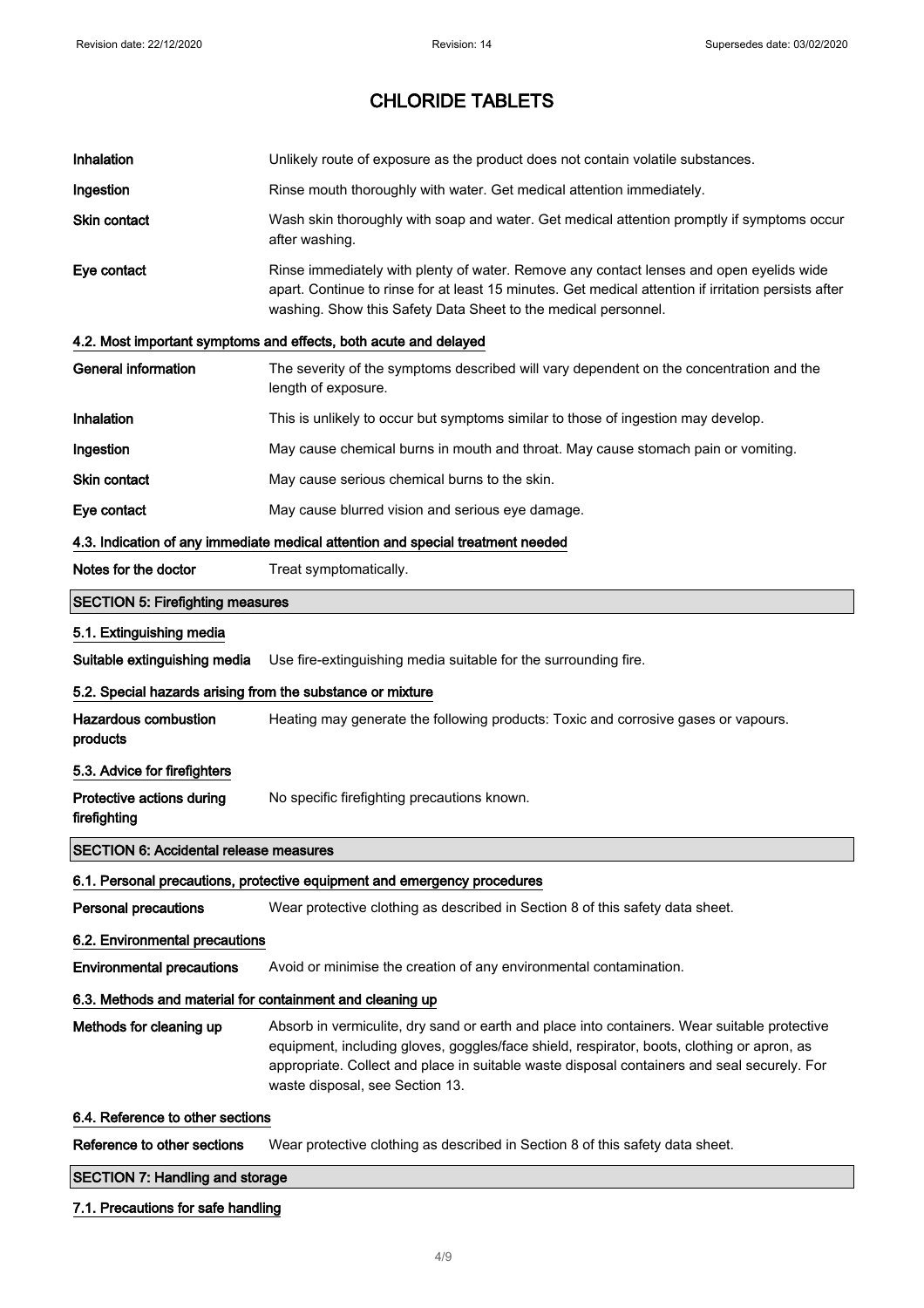Usage precautions Good personal hygiene procedures should be implemented.

### 7.2. Conditions for safe storage, including any incompatibilities

Storage precautions Keep separate from food, feedstuffs, fertilisers and other sensitive material. Store in tightlyclosed, original container in a dry and cool place.

### 7.3. Specific end use(s)

Specific end use(s) The identified uses for this product are detailed in Section 1.2.

#### SECTION 8: Exposure controls/Personal protection

#### 8.1. Control parameters

### Occupational exposure limits

### POTASSIUM CHROMATE

Long-term exposure limit (8-hour TWA): WEL 0,05 mg/m<sup>3</sup> Short-term exposure limit (15-minute): WEL Carc, Sen as Cr

#### STARCH SOLUBLE

Long-term exposure limit (8-hour TWA): WEL 10 mg/m<sup>3</sup> inhalable dust Long-term exposure limit (8-hour TWA): WEL 4 mg/m<sup>3</sup> respirable dust

#### TALC

Long-term exposure limit (8-hour TWA): WEL 1 mg/m<sup>3</sup> respirable dust

#### SILVER NITRATE

Long-term exposure limit (8-hour TWA): WEL 0,01 mg/m<sup>3</sup>

as Ag WEL = Workplace Exposure Limit. Carc = Capable of causing cancer and/or heritable genetic damage. Sen = Capable of causing occupational asthma.

Ingredient comments Due to the hazardous nature of ingredients, exposure should be minimal.

#### 8.2. Exposure controls

#### Protective equipment



| Eye/face protection           | Eyewear complying with an approved standard should be worn if a risk assessment indicates<br>eye contact is possible. The following protection should be worn: Chemical splash goggles.               |
|-------------------------------|-------------------------------------------------------------------------------------------------------------------------------------------------------------------------------------------------------|
| Hand protection               | It is recommended that chemical-resistant, impervious gloves are worn. It is recommended<br>that gloves are made of the following material: Nitrile rubber.                                           |
| Hygiene measures              | No specific hygiene procedures recommended but good personal hygiene practices should<br>always be observed when working with chemical products. Wash promptly if skin becomes<br>contaminated.       |
| <b>Respiratory protection</b> | Due to the physical nature of this product, exposure by this route is unlikely. No specific<br>recommendations. Respiratory protection may be required if excessive airborne<br>contamination occurs. |

### SECTION 9: Physical and chemical properties

#### 9.1. Information on basic physical and chemical properties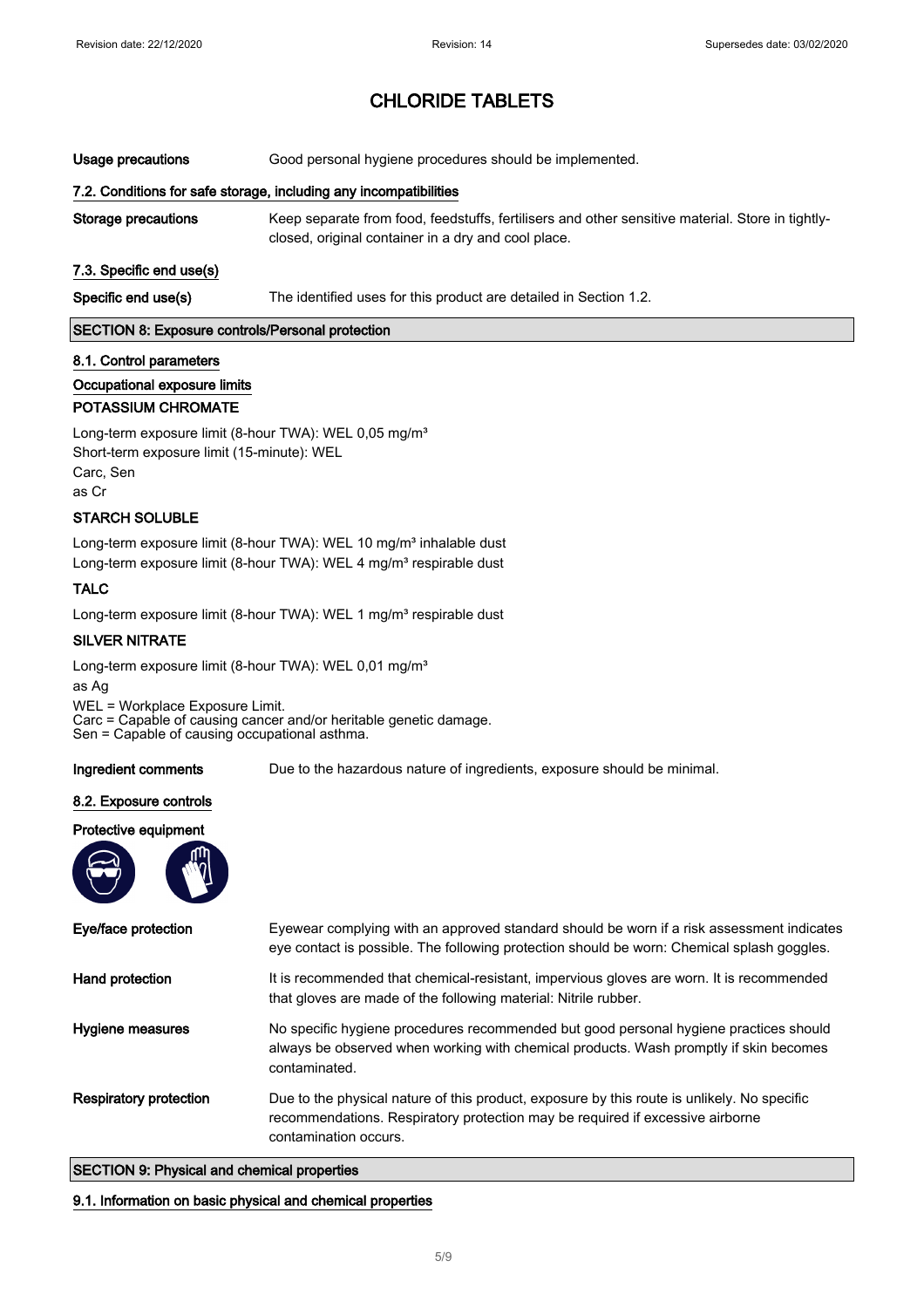| Appearance                                   | Solid                                                                                                                                             |
|----------------------------------------------|---------------------------------------------------------------------------------------------------------------------------------------------------|
| Colour                                       | Yellow.                                                                                                                                           |
| Odour                                        | Odourless.                                                                                                                                        |
| Solubility(ies)                              | Soluble in water.                                                                                                                                 |
| 9.2. Other information                       |                                                                                                                                                   |
| Other information                            | No data available.                                                                                                                                |
| <b>SECTION 10: Stability and reactivity</b>  |                                                                                                                                                   |
| 10.1. Reactivity                             |                                                                                                                                                   |
| Reactivity                                   | There are no known reactivity hazards associated with this product.                                                                               |
| 10.2. Chemical stability                     |                                                                                                                                                   |
| <b>Stability</b>                             | Stable under the prescribed storage conditions.                                                                                                   |
| 10.3. Possibility of hazardous reactions     |                                                                                                                                                   |
| Possibility of hazardous<br>reactions        | No data available.                                                                                                                                |
| 10.4. Conditions to avoid                    |                                                                                                                                                   |
| <b>Conditions to avoid</b>                   | There are no known conditions that are likely to result in a hazardous situation.                                                                 |
| 10.5. Incompatible materials                 |                                                                                                                                                   |
| Materials to avoid                           | No specific material or group of materials is likely to react with the product to produce a<br>hazardous situation.                               |
| 10.6. Hazardous decomposition products       |                                                                                                                                                   |
| Hazardous decomposition<br>products          | There are no anticipated hazardous decomposition products associated with this material.                                                          |
| <b>SECTION 11: Toxicological information</b> |                                                                                                                                                   |
| 11.1. Information on toxicological effects   |                                                                                                                                                   |
| <b>Toxicological effects</b>                 |                                                                                                                                                   |
|                                              | This product is toxic.                                                                                                                            |
| <b>SECTION 12: Ecological information</b>    |                                                                                                                                                   |
| Ecotoxicity                                  | The product contains substances which are toxic to aquatic organisms and which may cause<br>long-term adverse effects in the aquatic environment. |
| 12.1. Toxicity                               |                                                                                                                                                   |
| <b>Toxicity</b>                              | The product contains a substance which is toxic to aquatic organisms and which may cause<br>long-term adverse effects in the aquatic environment. |
| 12.2. Persistence and degradability          |                                                                                                                                                   |
|                                              | Persistence and degradability There are no data on the degradability of this product.                                                             |
| 12.3. Bioaccumulative potential              |                                                                                                                                                   |
| <b>Bioaccumulative potential</b>             | No data available on bioaccumulation.                                                                                                             |
| 12.4. Mobility in soil                       |                                                                                                                                                   |
| <b>Mobility</b>                              | The product is soluble in water.                                                                                                                  |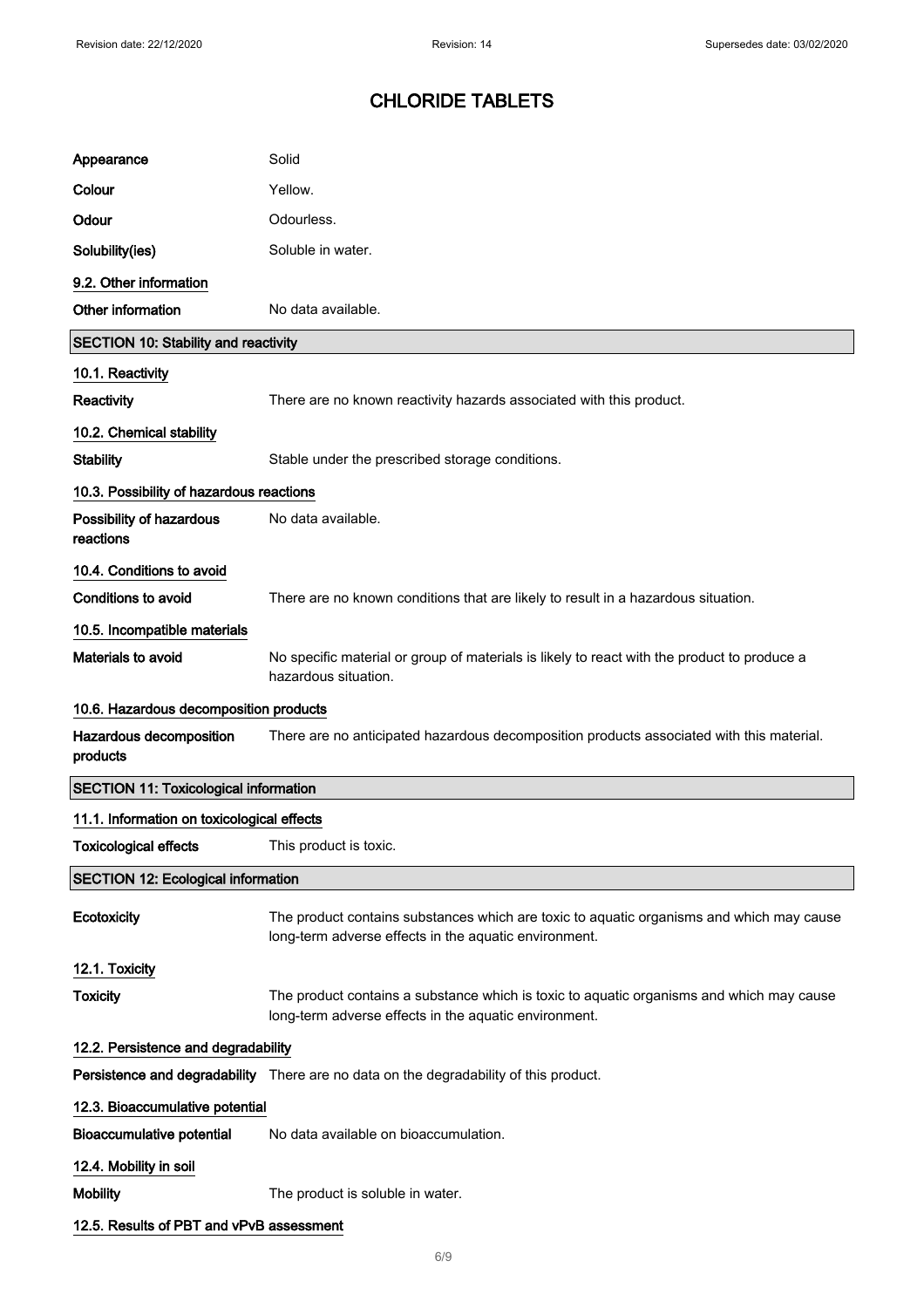ICAO packing group III

# CHLORIDE TABLETS

| Results of PBT and vPvB<br>assessment      | This product contains a substance classified as vPvB.                                                                                                                  |
|--------------------------------------------|------------------------------------------------------------------------------------------------------------------------------------------------------------------------|
| 12.6. Other adverse effects                |                                                                                                                                                                        |
| Other adverse effects                      | None known.                                                                                                                                                            |
| <b>SECTION 13: Disposal considerations</b> |                                                                                                                                                                        |
| 13.1. Waste treatment methods              |                                                                                                                                                                        |
| <b>Disposal methods</b>                    | Waste is classified as hazardous waste. Dispose of waste to licensed waste disposal site in<br>accordance with the requirements of the local Waste Disposal Authority. |
| <b>SECTION 14: Transport information</b>   |                                                                                                                                                                        |
| Road transport notes                       | The product is not classified as packaged as per ADR section 3.5.1.4                                                                                                   |
| Sea transport notes                        | The product is not classified as packaged as per IMDG section 3.5.1.4                                                                                                  |
| Air transport notes                        | The product is not subject to the requirements of IATA as packaged based upon "De Minimis"<br>Quantities" as per IATA Dangerous Goods Regulations subsection 2.6.10.1  |
| 14.1. UN number                            |                                                                                                                                                                        |
| UN No. (ADR/RID)                           | 3077                                                                                                                                                                   |
| UN No. (IMDG)                              | 3077                                                                                                                                                                   |
| UN No. (ICAO)                              | 3077                                                                                                                                                                   |
| 14.2. UN proper shipping name              |                                                                                                                                                                        |
| Proper shipping name<br>(ADR/RID)          | ENVIRONMENTALLY HAZARDOUS SUBSTANCE, SOLID, N.O.S. (POTASSIUM<br>CHROMATE)                                                                                             |
| Proper shipping name (IMDG)                | ENVIRONMENTALLY HAZARDOUS SUBSTANCE, SOLID, N.O.S. (POTASSIUM<br>CHROMATE)                                                                                             |
| Proper shipping name (ICAO)                | ENVIRONMENTALLY HAZARDOUS SUBSTANCE, SOLID, N.O.S. (POTASSIUM<br>CHROMATE)                                                                                             |
| Proper shipping name (ADN)                 | ENVIRONMENTALLY HAZARDOUS SUBSTANCE, SOLID, N.O.S. (POTASSIUM<br>CHROMATE)                                                                                             |
| 14.3. Transport hazard class(es)           |                                                                                                                                                                        |
| <b>ADR/RID class</b>                       | 9                                                                                                                                                                      |
| <b>ADR/RID label</b>                       | 9                                                                                                                                                                      |
| <b>IMDG class</b>                          | 9                                                                                                                                                                      |
| ICAO class/division                        | 9                                                                                                                                                                      |
| <b>Transport labels</b>                    |                                                                                                                                                                        |
| 14.4. Packing group                        |                                                                                                                                                                        |
| ADR/RID packing group                      | Ш                                                                                                                                                                      |
| <b>IMDG packing group</b>                  | Ш                                                                                                                                                                      |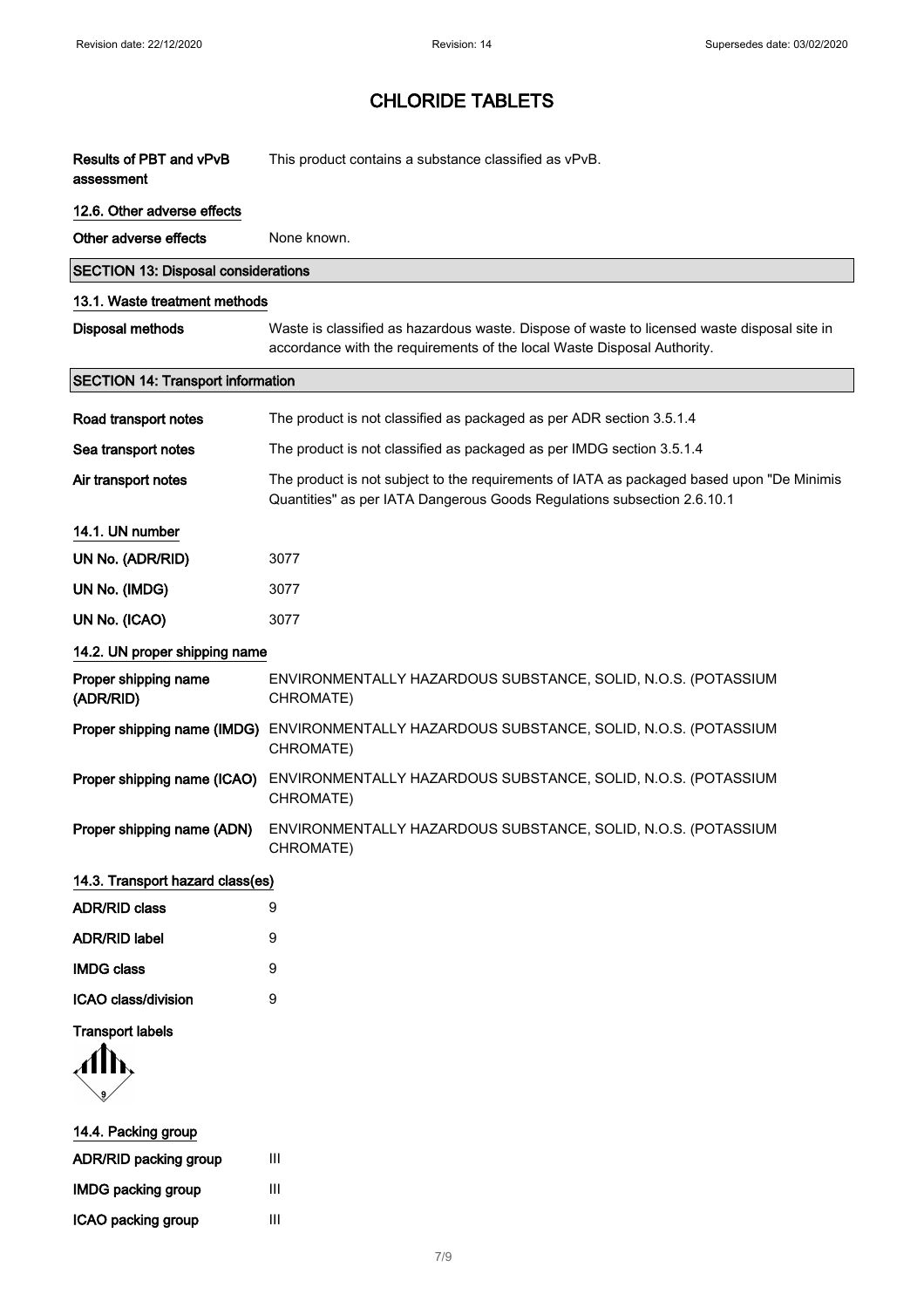### 14.5. Environmental hazards

#### Environmentally hazardous substance/marine pollutant



### 14.6. Special precautions for user

| <b>EmS</b>                   | $F-A, S-F$ |
|------------------------------|------------|
| <b>Emergency Action Code</b> | 27         |

Hazard Identification Number 90 (ADR/RID)

Tunnel restriction code (E)

### 14.7. Transport in bulk according to Annex II of MARPOL and the IBC Code

Transport in bulk according to Not applicable. Annex II of MARPOL 73/78 and the IBC Code

### SECTION 15: Regulatory information

### 15.1. Safety, health and environmental regulations/legislation specific for the substance or mixture

| EU legislation | Regulation (EC) No 1272/2008 of the European Parliament and of the Council of 16<br>December 2008 on classification, labelling and packaging of substances and mixtures (as<br>amended). |
|----------------|------------------------------------------------------------------------------------------------------------------------------------------------------------------------------------------|
| Guidance       | Safety Data Sheets for Substances and Preparations.                                                                                                                                      |

#### 15.2. Chemical safety assessment

No data available.

### SECTION 16: Other information

| General information      | This product is/contains a substance that is included in REGULATION (EC) No 1907/2006<br>(REACH) ANNEX XIV - LIST OF SUBSTANCES SUBJECT TO AUTHORISATION. |
|--------------------------|-----------------------------------------------------------------------------------------------------------------------------------------------------------|
| <b>Revision comments</b> | NOTE: Lines within the margin indicate significant changes from the previous revision.                                                                    |
| <b>Issued by</b>         | L. Morgan                                                                                                                                                 |
| <b>Revision date</b>     | 22/12/2020                                                                                                                                                |
| Revision                 | 14                                                                                                                                                        |
| Supersedes date          | 03/02/2020                                                                                                                                                |
| <b>SDS</b> status        | Approved.                                                                                                                                                 |